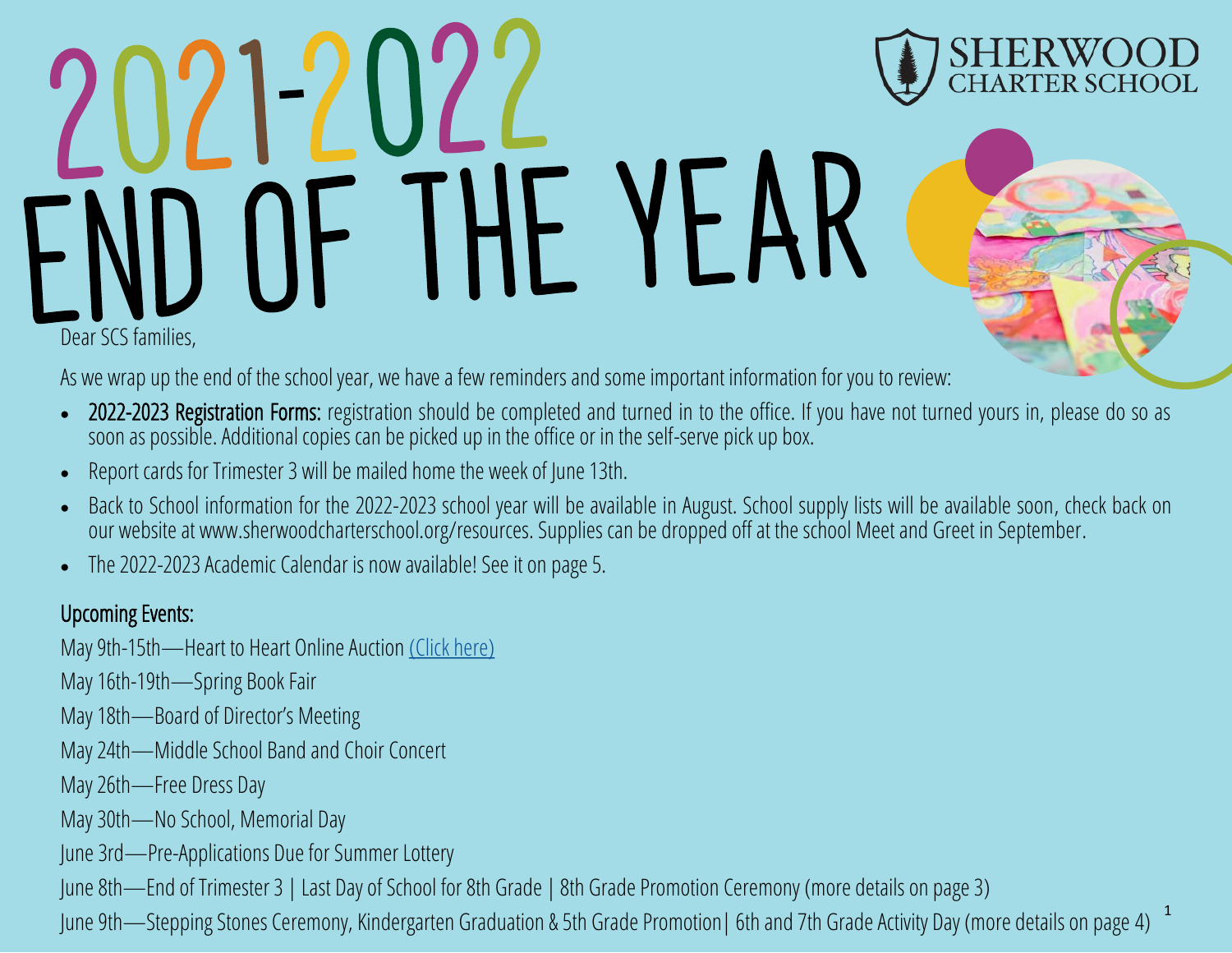# END OF THE YEAR REMINDERS

### **Medications**

If you have left medication in the office during the year for your student, stop by before the end of the year to pick up what is left. Anything not picked up before the Friday after school ends will be disposed of.

### **Lost and Found**

Please check the lost and found for any missing items before school is out. Anything left the Friday after school ends will be donated.

### **School Website**

Remember to check our website at www.sherwoodcharterschool.org for the most up-to-date information regarding next year. Updates will be made throughout the summer.

### **Office Summer Hours**



Office staff will be in and out of the office during the summer break, getting ready for the next school year. If you need to stop by please call or email first to confirm that someone will be on campus.

The office can also be reached by email at office@sherwoodcharterschool.org. Please note that teachers do not monitor their email over the summer, so all inquiries should be directed to the office.

> Phone: 503-925-8007 Fax: 503-662-6596  $\overline{)}$ Email: office@sherwoodcharterschool.org

Street Address: 23264 SW Main St. Sherwood, OR 97140

Mailing Address: PO Box 1342<br>Sherwood, OR 97140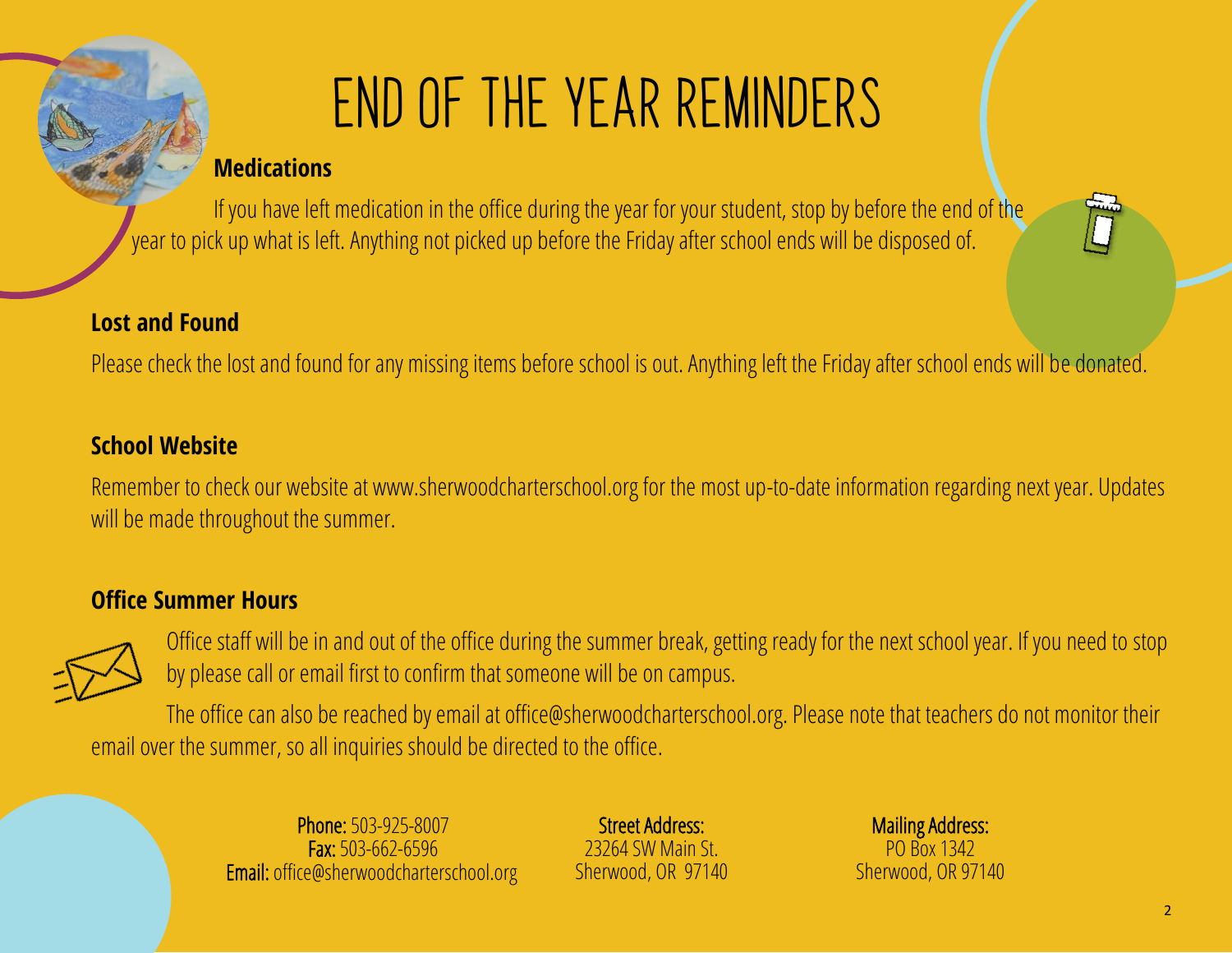# JUNE 8. 2022

# 8TH GRADE PROMOTION CEREMONY

Please join us for the promotion of Sherwood Charter School's 8th grade students! We invite all 8th grade students and their families to join us on June 8th at 5:30 pm in the SCS Auditorium for our in-person 8th grade promotion ceremony.

**Wednesday, June 8th, 2022**

**5:30 pm**

# **Sherwood Charter School in the Auditorium**

A promotion reception will be held immediately following in the gym.

*\*If your student is participating in the ceremony, please have them arrive to Ms. Peterka's classroom no later than 5:15 pm. They will be walking over to the auditorium as a class for the ceremony.*

# Congratulations SCS Class of 2022**!**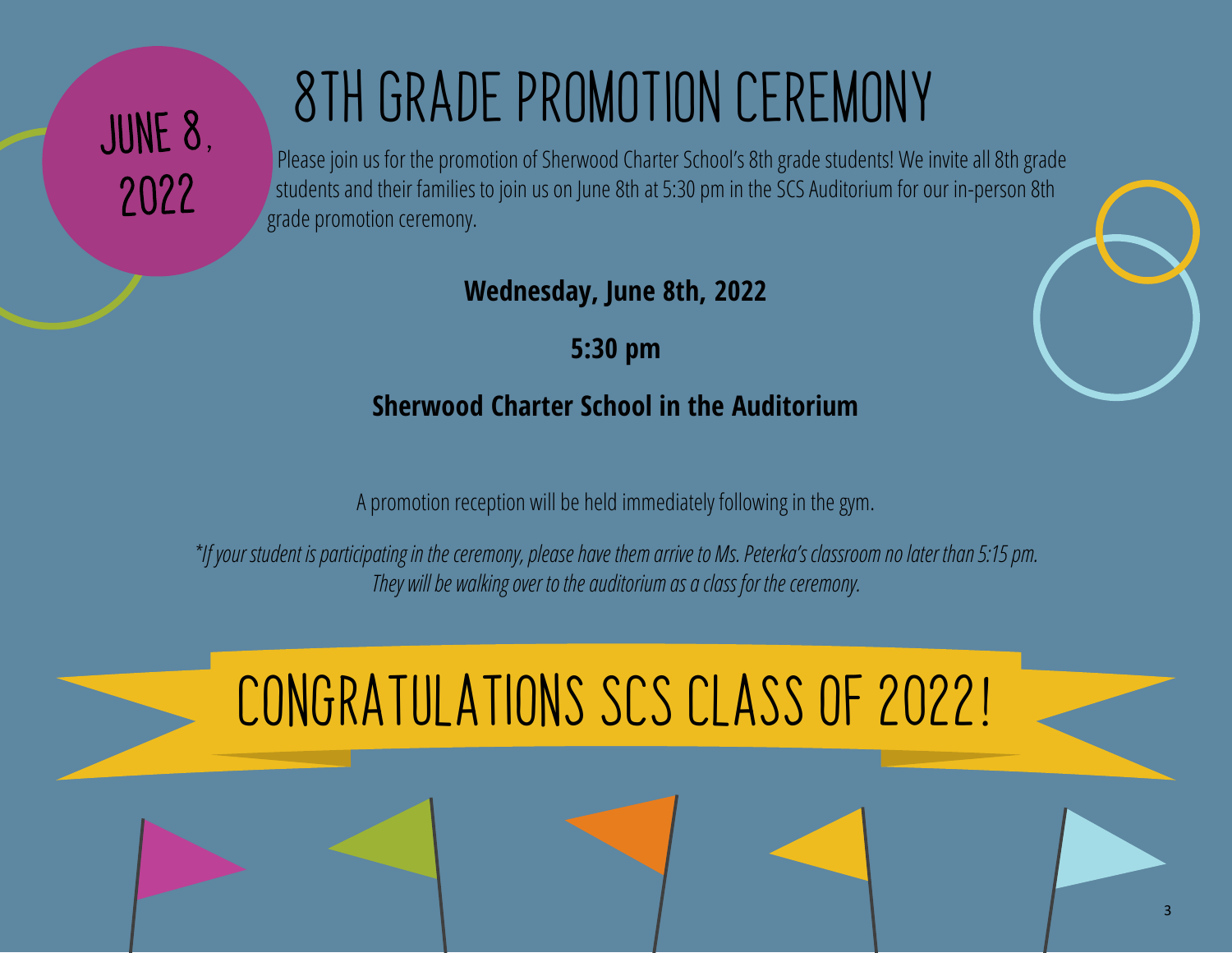# 1ST-4TH GRADE STEPPING STONES CEREMONY, JUNE 9, KINDERGARTEN GRADUATION AND 5TH GRADE PROMOTION2022

At SCS each year, we celebrate the completion of the elementary grades with a "Stepping Stones Ceremony." For new families, the Stepping Stones Ceremony is a tradition where the teacher speaks about the class and the students, then each student receives a stone with their grade to signify completing the year. It is a wonderful closure and the stones become keepsakes that they collect every year.

Our Stepping Stones Ceremony, which includes the kindergarten graduation and 5th grade promotion, will take place on the last day of school. Once the whole class has received their stones, they will exit as a group into the school gym where you can meet up with them and take pictures. If you are picking up your child at this time, please check out with their teacher.

See the schedule below:

- 8:30-8:45 First Grade
- 8:45-9:00 Second Grade
- 9:00-9:15 Third Grade
- 9:15-9:30 Fourth Grade
- 9:30-9:45 Transition to Kindergarten Graduation
- 9:45-10:15 Kindergarten Graduation
- 10:15-10:30 Transition to Fifth Grade Promotion
- 10:30-11:00 Fifth Grade Promotion
- 11:00-11:30 Wrap Up and Dismissal

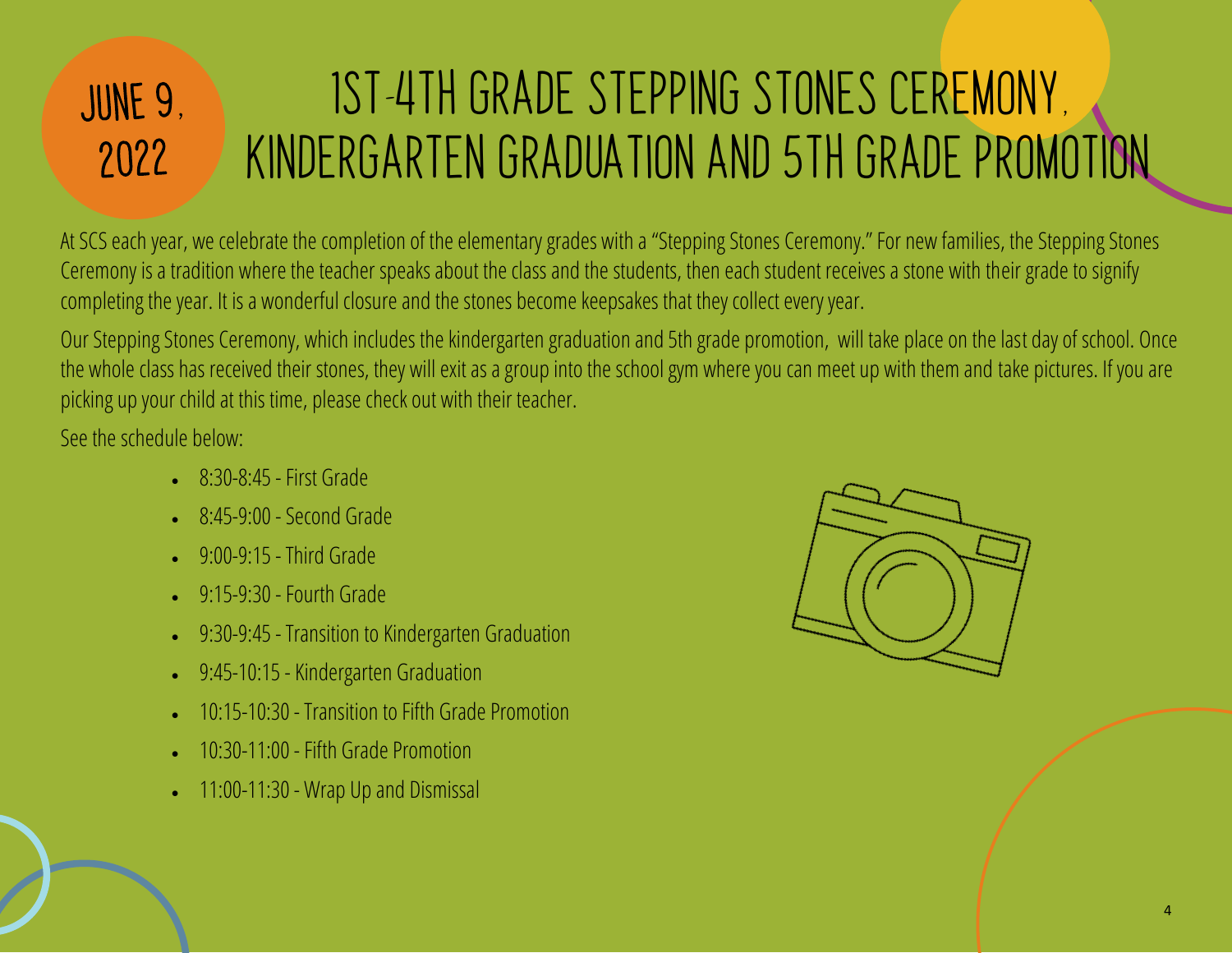# 2022-2023 SCHOOL ACADEMIC CALENDAR

**[Click here to](https://sherwoodcharterschool.org/wp-content/uploads/2022/03/3_2_Sherwood-Charter-School-Academic-Calendar-22-23.pdf)  [download the](https://sherwoodcharterschool.org/wp-content/uploads/2022/03/3_2_Sherwood-Charter-School-Academic-Calendar-22-23.pdf)  2022-[2023](https://sherwoodcharterschool.org/wp-content/uploads/2022/03/3_2_Sherwood-Charter-School-Academic-Calendar-22-23.pdf)  [Calendar](https://sherwoodcharterschool.org/wp-content/uploads/2022/03/3_2_Sherwood-Charter-School-Academic-Calendar-22-23.pdf)**





| JULY           |                 |    | AUGUST |    |                |                |                |                  |                  |
|----------------|-----------------|----|--------|----|----------------|----------------|----------------|------------------|------------------|
| s              | M               |    | W      |    | F              | S              | S              | M                | Τ                |
|                |                 |    |        |    | $\overline{1}$ | $\overline{2}$ |                |                  | $\overline{2}$   |
| $\overline{3}$ | 4 <sub>14</sub> | 5  | 6      | 7  | 8              | 9              | $\overline{7}$ | $\overline{8}$   | 9                |
| 10             | 11              | 12 | 13     | 14 | 15             | 16             | 14             | 15               | 16               |
| 17             | 18              | 19 | 20     | 21 | 22             | 23             | 21             | 22 <sub>x</sub>  | 23 <sub>5</sub>  |
| 24             | 25              | 26 | 27     | 28 | 29             | 30             | 28             | 29 <sub>50</sub> | 30 <sub>51</sub> |
| 31             |                 |    |        |    |                |                |                |                  |                  |

JULY

 $\overline{31}$ 

 $2$  $\overline{\mathbf{3}}$ 

 $\overline{9}$  $10<sup>°</sup>$ 

 $16$  $17$ 

 $\overline{23}$  $24\,$ 

 $30$  $31$ 

**JANUARY** 

S M

 $1\frac{24}{2}$ 

 $\begin{array}{c|c|c|c|c} \hline \rule{0pt}{1em} & \rule{0pt}{2.5cm} & \rule{0pt}{2.5cm} & \rule{0pt}{2.5cm} & \rule{0pt}{2.5cm} & \rule{0pt}{2.5cm} & \rule{0pt}{2.5cm} & \rule{0pt}{2.5cm} & \rule{0pt}{2.5cm} & \rule{0pt}{2.5cm} & \rule{0pt}{2.5cm} & \rule{0pt}{2.5cm} & \rule{0pt}{2.5cm} & \rule{0pt}{2.5cm} & \rule{0pt}{2.5cm} & \rule{0pt}{2.5cm} & \rule{0pt}{2.5cm} &$ 

 $15 - \frac{16}{16}$ 

 $29 \t 30$ 

 $\overline{22}$  $\overline{23}$ 

**SYMBOL KEY** 

**OCTOBER** S M

| s  | M | ा                             | W     | T. | F                                                                          | s              |
|----|---|-------------------------------|-------|----|----------------------------------------------------------------------------|----------------|
|    |   | $\mathcal{V}$                 | s     |    | $\frac{1}{2}$                                                              | $\overline{6}$ |
| 7  | 8 | 9                             | 10    | 11 | 12                                                                         | 13             |
| 14 |   | 15 16                         | 17 18 |    | 19                                                                         | 20             |
| 21 |   |                               |       |    | 22x 23 <sub>50</sub> 24 <sub>50</sub> 25 <sub>50</sub> 26 <sub>50</sub> 27 |                |
| 28 |   | $29_{50}$ $30_{50}$ $31_{50}$ |       |    |                                                                            |                |

W T F

 $10 - 11_B$  $9$ 

 $\overline{2}$  $\overline{3}$  $\overline{4}$ 

 $30<sup>°</sup>$ 

 $16$  17  $18$ 

 $23$   $24_H$  25

 $F S$  $5\qquad 6$ 

 $12 \quad 13$  $19$  20

 $26 \ 27$ 

| s  | M              |    | W       | т    | F.              | S  |
|----|----------------|----|---------|------|-----------------|----|
|    |                |    |         | Tuc. | 2 <sub>SD</sub> | 3  |
| 4  | 5 <sub>H</sub> |    |         | 8    | 9               | 10 |
| 11 | 12             | 13 | 14      | 15   | 16              | 17 |
| 18 | 19             | 20 | 21<br>t | 22   | 23              | 24 |
| 25 | $26 -$         | 27 | 28      | 29   | 30              |    |

|    |    |    |                 |    |    | <b>NOVEMBER</b> |    |  |  |
|----|----|----|-----------------|----|----|-----------------|----|--|--|
| T  | W  |    | F               | S  | s  | М               | т  |  |  |
|    |    |    |                 | 1  |    |                 |    |  |  |
| 4  | 5  | 6  |                 | 8  | 6  | $\overline{7}$  | 8  |  |  |
| 11 | 12 | 13 | 14              | 15 | 侈  | 14              | 15 |  |  |
| 18 | 19 | 20 | 21              | 22 | 20 | 21              | 22 |  |  |
| 25 | 26 | 27 | 28 <sub>r</sub> | 29 | 27 | 28              | 29 |  |  |
|    |    |    |                 |    |    |                 |    |  |  |

|                |    | <b>DECEMBER</b> |    |                |          |                |                |  |  |  |  |
|----------------|----|-----------------|----|----------------|----------|----------------|----------------|--|--|--|--|
| S              | S  | М               | т  | W              | Т        | F              | s              |  |  |  |  |
| $\overline{5}$ |    |                 |    |                | $1_{km}$ | $\overline{2}$ | $\overline{3}$ |  |  |  |  |
| 12             | 4  |                 | 6  | $\overline{7}$ | 8        | $\ddot{9}$     | 10             |  |  |  |  |
| 19             | 11 | 12              | 13 | 14             | 15       | 16             | 17             |  |  |  |  |
| 26             | 18 | 19              | 20 | 21             | 22       | 23             | 24             |  |  |  |  |
|                | 25 | 26 <sub>H</sub> | 27 | 28             | 29       | 30             | 31             |  |  |  |  |

**SEPTEMBER** 

 $\overline{25}$ 

**TENNIS** 

|                |         |    |    |    |    | <b>FEBRUARY</b> |    |    |    |    |  |
|----------------|---------|----|----|----|----|-----------------|----|----|----|----|--|
| Т              | w       |    |    |    |    | M               | T  | W  | T  | г  |  |
| 3 <sub>5</sub> | 4       |    | 6  |    |    |                 |    |    | 2  |    |  |
| 10             | 11<br>÷ | 12 | 13 | 14 | 5  | 6               | 7  | 8  | 9  | 10 |  |
| 17             | 18      | 19 | 20 | 21 | 12 | 13              | 14 | 15 | 16 | 17 |  |
| 24             | 25      | 26 | 27 | 28 | 19 | 20 <sub>H</sub> | 21 | 22 | 23 | 24 |  |
| 31             |         |    |    |    | 26 | 27              | 28 |    |    |    |  |

|     |               |               |    | MAKLH |    |     |    |                  |                 |                 |
|-----|---------------|---------------|----|-------|----|-----|----|------------------|-----------------|-----------------|
| W   |               | F             | S  | s     | M  | Т   | W  | -1               |                 | -S.             |
|     | $\mathcal{F}$ | $\rightarrow$ | 4  |       |    |     |    | Σ.               | $\overline{3}$  | 4               |
| 8   | 9             | 10            | 11 | 5     | 6  | -7. | 8  | 9                | 10              | $\overline{11}$ |
| 15  | 16            | 17            | 18 | 12    | 13 | 14  | 15 | 16 <sub>bm</sub> | 17 <sub>c</sub> | 18              |
| 22. | 23            | 24            | 25 | 19    | 20 | 21  | 22 | -23              | 24              | 25              |
|     |               |               |    | 26    | 27 | 28  | 29 | 30               | 31              |                 |

| <b>APRIL</b>   |                 |    |     |    |    | <b>MAY</b> |    |                 |                |                 |    |
|----------------|-----------------|----|-----|----|----|------------|----|-----------------|----------------|-----------------|----|
| S              | M               | т  | W   | Т  | F  | s          | s  | M               | Τ              | W               | Т  |
|                |                 |    |     |    |    | Л          |    | 1               | $\overline{2}$ | 3               | 4  |
| $\overline{2}$ | 3 <sub>50</sub> | 4  | 5   | 6  | 7  | 8          | 7  | 8               | $\overline{9}$ | 10              | 11 |
| $\overline{9}$ | 10              | 11 | 12  | 13 | 14 | 15         | 14 | 15              | 16             | 17 <sup>°</sup> | 18 |
| 16             | 17              | 18 | -19 | 20 | 21 | 22         | 21 | 22              | 23             | 24              | 25 |
| 23             | 24              | 25 | 26  | 27 | 28 | 29         | 28 | 29 <sub>H</sub> | 30             | 31              |    |
| 30             |                 |    |     |    |    |            |    |                 |                |                 |    |

| S  | М               | τ  | W   | т  | F              | S  |
|----|-----------------|----|-----|----|----------------|----|
|    |                 |    |     | T. | $\overline{2}$ | 3  |
|    |                 | 6. | 7   | 8  | 9              | 10 |
| 11 | 12 <sup>2</sup> | 13 | Khu |    | 16             | 17 |
| 18 | 19              | 20 | 21  | 22 | 23             | 24 |
| 25 | 26              | 27 | 28  | 29 | 30             |    |

| SYMBOL KEY                                                                                                                                                                                                                                             | <b>HOLIDAYS AND BREAKS</b> |                                                                                                |
|--------------------------------------------------------------------------------------------------------------------------------------------------------------------------------------------------------------------------------------------------------|----------------------------|------------------------------------------------------------------------------------------------|
| Non-Student Days<br>First and Last Day for Students<br>5 Staff Development/Teacher Work Davi<br>Conferences (All Grades)<br>H Holiday<br>Meet and Greet Event<br>Se Teachers Report Back<br>A End of Trimester<br>*Possible school closure make up day |                            | First Day for Students<br>KG and 6th Grade Only 1/2 day September 6th<br>Last Day for Students |

# 2022-2023 Academic Calendar



HER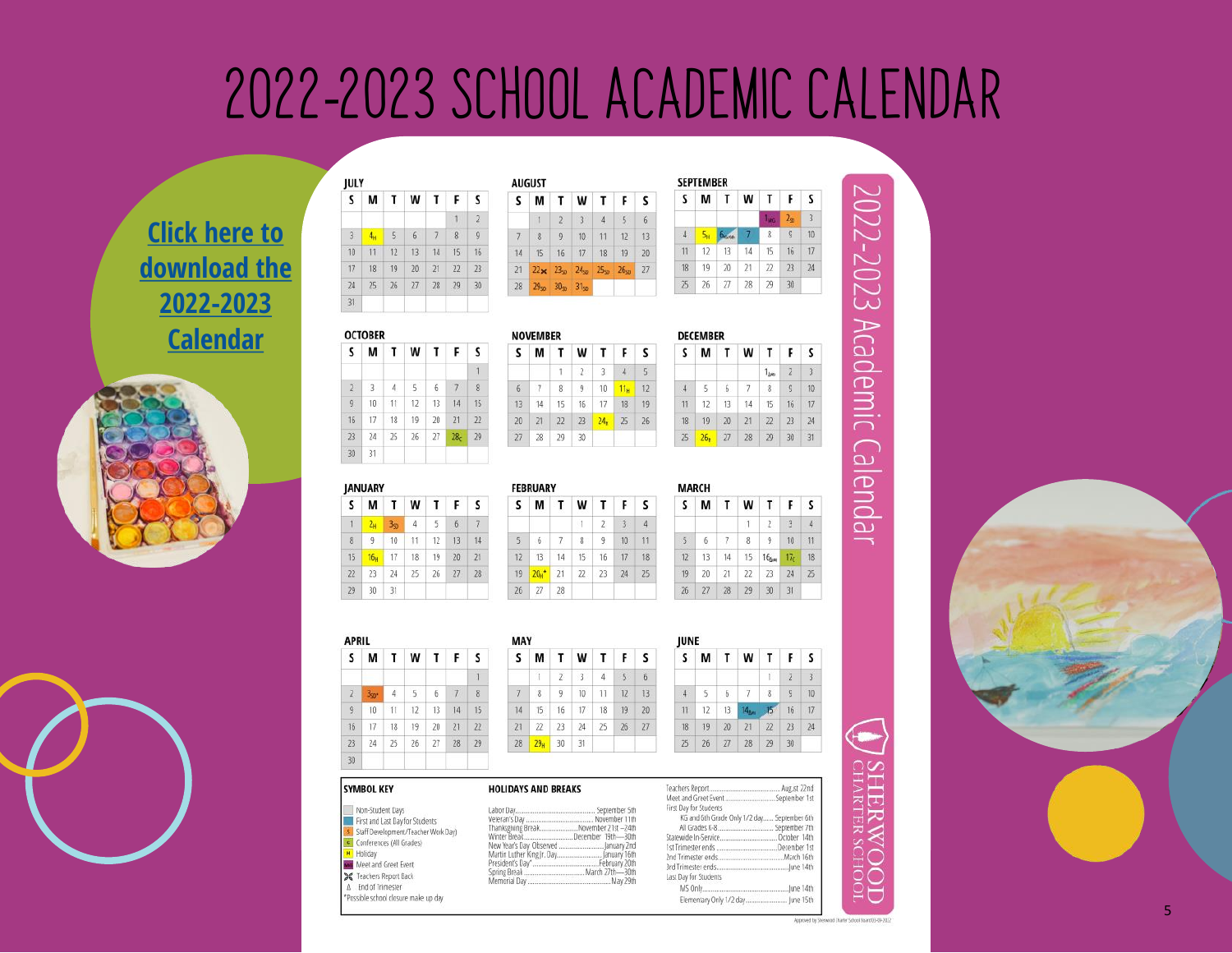# 2022-2023 STAFFING ANNOUNCEMENTS

Dear SCS Families,

As promised, I am writing to tell you about the new teachers I have hired to join our fantastic team. Our interview team had various staff on each interview, and each hire was a unanimous decision. We "hit it out of the park" with our new hires because they fit the "SCS way" perfectly. They all share a common link they love learning, adore children, and are very talented teachers. I would be thrilled if my children were in these classrooms. We were able to hire the best and the brightest because we attract excellence with the culture here at SCS. In addition, it was critically important that we could be competitive with other districts and have the same pay levels as the Sherwood School District. Thank you SCS Board for supporting this critical need, and thank you to parents for donating to the OneFund.

Second grade Stacy Tronnier is moving out of the area and will not be returning. We wish her well on her next adventure and will miss her dearly. She is one of the most gifted educators I have ever seen in my 30 years in education. I will never forget her teaching remotely from Yellowstone Park during the pandemic. So creative and fun!

I want to thank Kinder teacher Calli Neuhoff for coming in the middle of the year to finish the 2021-22 school year when Kelsey Connolly left. She went into a challenging transition as a first-year teacher and rose to the occasion. We wish her the best and are so thankful she came to SCS!

We have completed hiring for all teaching positions, and I am so excited to introduce them to you:



Heather Kerbo Kindergarten

## Heather Kerbo, Kindergarten

I currently hold a masters degree in Curriculum and Instruction from Portland State University. I have 7 years experience teaching in grades Pre K- 2nd grade. And of course, my favorite grade to teach is kindergarten! I just love how excited kinders are to learn and begin their school journey! Over the years, I have taken special interest in multiple approaches to inquiry based learning, where children are working hands on focusing on investigations and problem solving. I believe it is the teachers role to act as a facilitator while children lead investigations and are immersed in group and peer learning opportunities.

## Hannah Atwood, 2nd Grade

I am so excited to be joining the SCS community for the upcoming school year! I recently graduated summa cum laude from George Fox with my BS in Elementary Education and endorsements in Language Arts and ESOL. I completed my student teaching in a first grade classroom in Newberg, and I am so looking forward to moving up to second grade! In my classroom, your student will grow as a friend, problem-solver, author, mathematician, artist, and lifelong learner!



Hannah Atwood 2nd Grade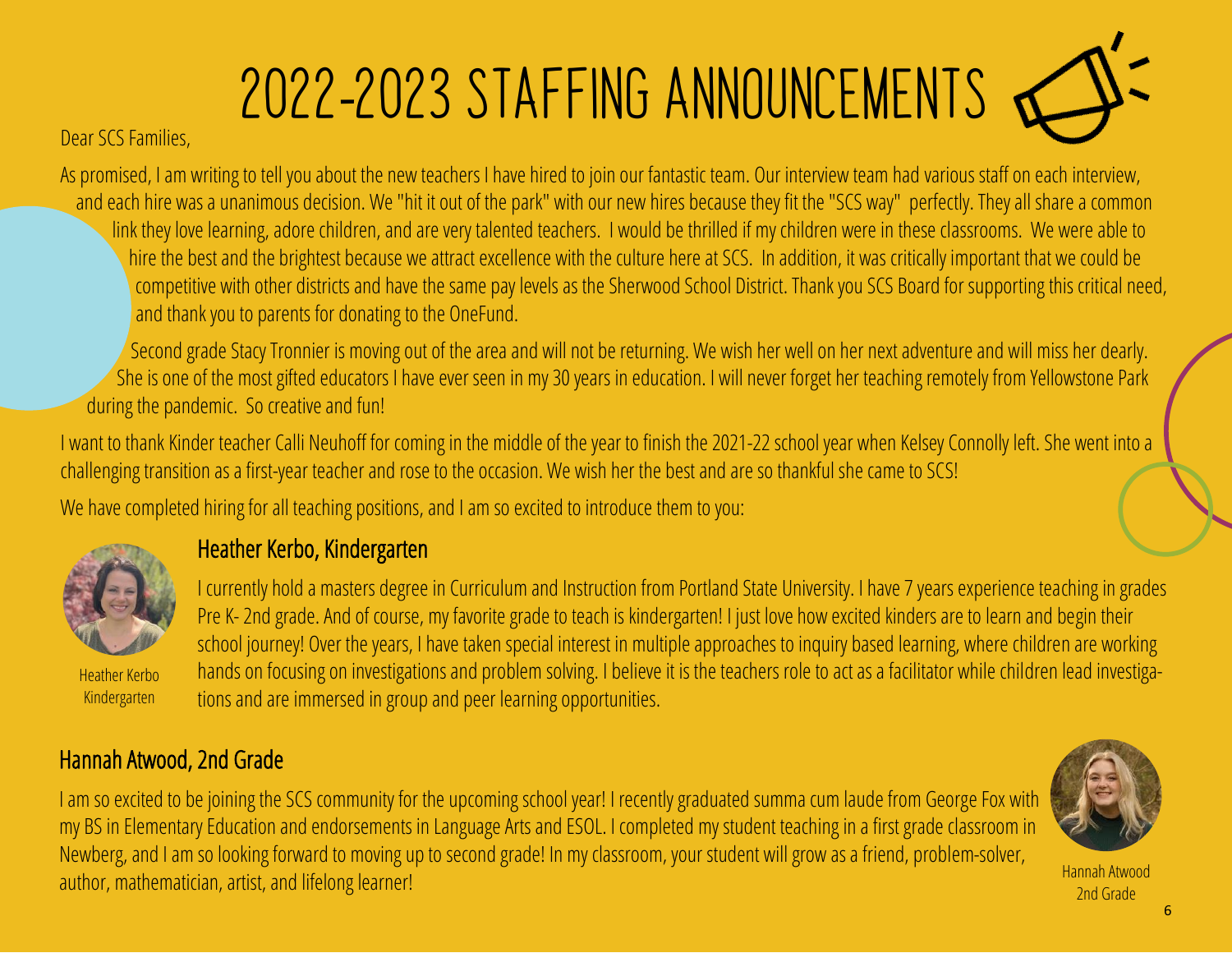# <sup>2022</sup>-2023 STAFFING ANNOUNCEMENTS (CONTINUED)



### Caryn Sutter, 4th Grade

I am thrilled to be joining the Sherwood Charter School team! This will be my seventh year as a licensed classroom teacher, and my 16th year in education. My background covers everything from teaching outdoor skills in the remotest parts of Alaska, to teaching hands-on science and wilderness studies with OMSI. In addition, I am an avid outdoors woman and artist. When I am not painting or backpacking, you can find me trying out great new sushi restaurants with my family, or restoring old furniture.

### Abigail Williams, Science

I am a recent graduate from George Fox University with a BS in Elementary Education and endorsements in Science and Middle School Education. You can find me swimming laps at the pool or enjoying the Oregon Coast. There is nothing more peaceful to me than curling up with a good book and my cat on my lap. I am thrilled to be the Middle School Science teacher for Sherwood Charter School! I love learning about science and teaching those around me about all the different wonders of the world.



Abigail Williams **Science** 



Toby Winningham **Math** 

# Toby Winningham, Math

I am so excited to be joining Sherwood Charter School as the 6th - 8th grade Math Teacher. This will be my 14th year of teaching and while I've taught in many self-contained K-8 classrooms, math has always been my favorite subject! Please don't tell the other subjects I said that. Within my classroom, we will focus on kindness, effort and the power of "yet." I'm looking forward to teaming with students and parents to make great strides in mathematic understanding and confidence. Outside of the classroom, I enjoy watching my kids participate in sports and theatre. I love photography, cycling, playing the guitar and in the fall I love watching Oregon Football. Go Ducks!

Depending on their teaching schedules, I will try to have as many new elementary teachers join us for the Stepping Stones Ceremony. In addition, I will invite the new middle school teachers to the House Selection ceremony so that students can meet them.

We will have a gathering to celebrate Ms. Peterka's retirement from teaching in June. We will also celebrate Mrs. Zobrist's retirement, postponed due to the pandemic and gathering restrictions. Look for more information to come!

Even though it is the end of the year, I am excited about possibilities next year. I want to make up for lost time and have family events, Celebration of Learning, and fun gatherings. In addition, I look forward to parent volunteers engaged in the classrooms, projects, committees, and field trips. I can't wait to get started!